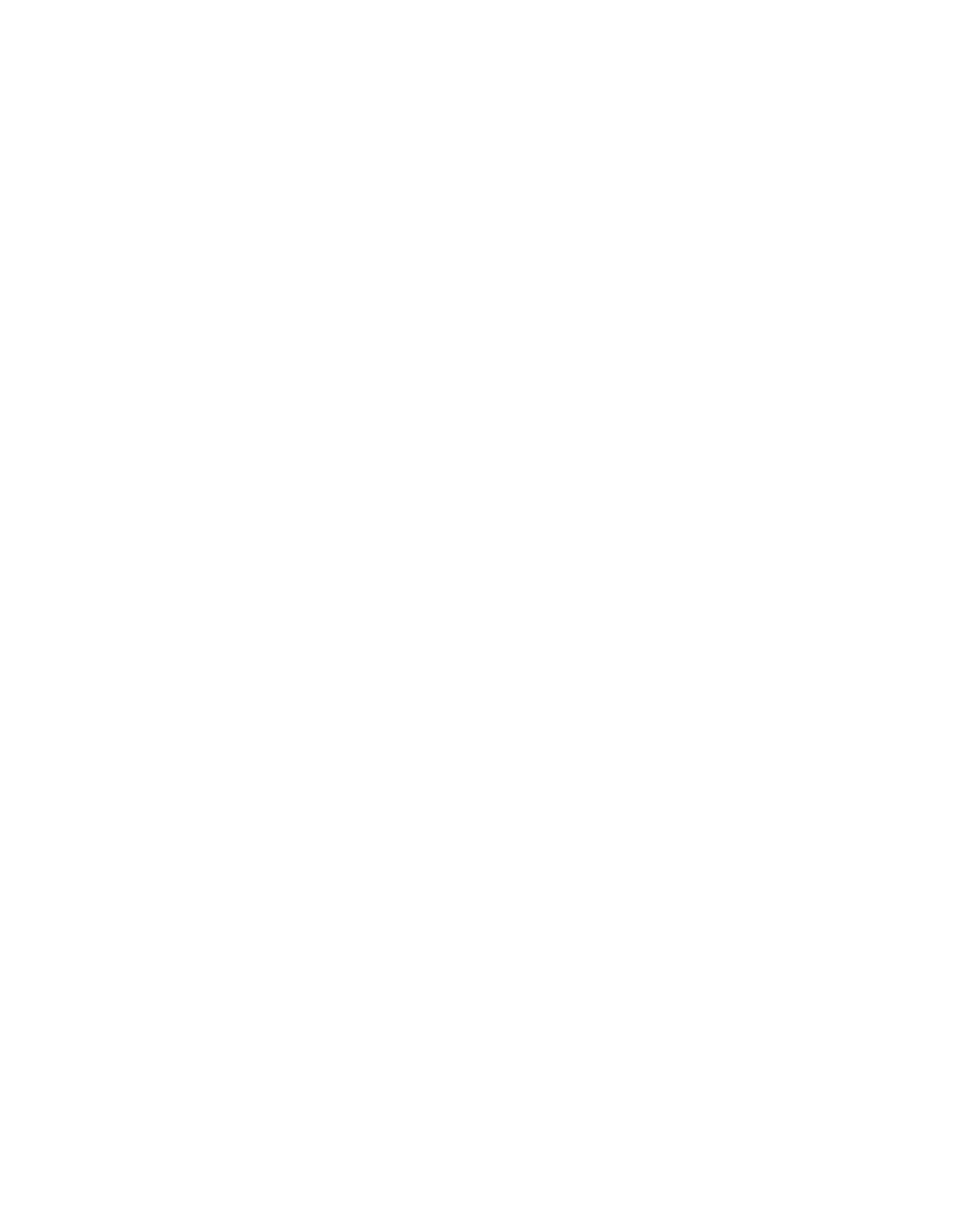# **ANNEX**

**Synthesis of the documents submitted by Italy, for the inclusion of the Miramare Marine Protected Area, the Plemmirio Protected Area, the Tavolara - Punta Coda Cavallo Marine Protected Area and the Marine Protected Area and Natural Reserve of Torre Guaceto the SPAMI List.** 

### **MIRAMARE MARINE PROTECTED AREA**

Main Criteria for consideration on the SPAMI list

The MPA c**ontains ecosystems specific to the Mediterranean area or the habitat of endangered species**, and **is of special interest at the** scientific, aesthetic, cultural and, in particular, **educational level** 

Protection Regime

The MPA has an adequate legal status. The management objectives are clear. There are a Management body and a management plan including monitoring program

#### **Conclusion**

This area fills the minima criteria requested and is eligible for the inscription on the SPAMIs list.

### **PLEMMIRIO MARINE PROTECTED AREA**

Main Criteria for consideration on the SPAMI list

The MPA **is of importance for conserving the components of biological diversity in the Mediterranean** area and **is of special interest at the** scientific, aesthetic, **cultural and educational level** 

### Protection Regime

The MPA has an adequate legal status, since 2004.

The management objectives are based on zoning. There is a Management body but little information concerning the Management plan.

### **Conclusion**

This area fills the minima criteria requested and is eligible for the inscription on the SPAMIs list.